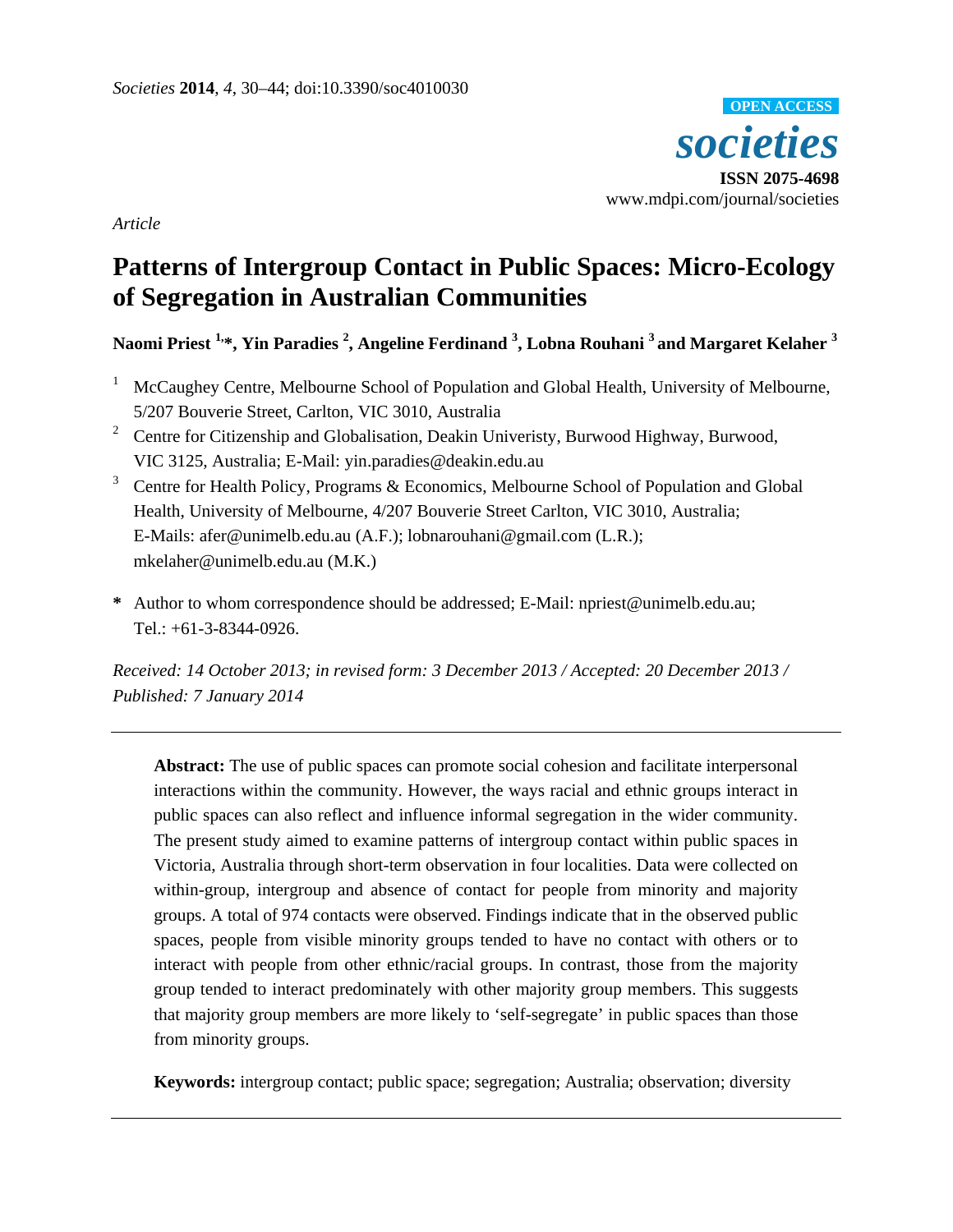## **1. Introduction**

Across the world, factors such as globalization, natural disasters, political conflict, increasing urbanization and poverty have resulted in increased migration both within and between countries, permanently changing the social landscape. Recently, the populations of many high-income nations such as the United States, Canada, the United Kingdom, Australia and those in Western Europe have become increasingly ethnically, racially and culturally diverse through arrival of humanitarian and refugee entrants as well as skilled migrants [1,2]. These population movements, combined with existing histories of marginalization and exclusion of minority groups such as indigenous populations and those from African and Caribbean backgrounds has resulted in complex intercultural contexts and challenges related to multiculturalism and social cohesion [3].

At a national and community level, benefits of cultural diversity include increased productivity, creativity and wellbeing [4], with social cohesion and multiculturalism espoused within policies and practices in many contemporary societies [3]. Frequent and positive contact between those of different groups is also beneficial at an individual level, reducing prejudice and promoting positive intergroup relations [5,6]. Allport's seminal work identifying four conditions under which intergroup contact reduces prejudice remains highly influential, including the need for intimate rather than superficial interaction and a social environment supportive of prejudice reduction [5]. Building on this earlier work, a later meta-analysis of intergroup contact research found all four contact conditions may not in fact be required for prejudice reduction, with factors such as intergroup anxiety potentially playing a greater role in determining positive attitudinal changes [6]. Moreover, recent research indicates that negative contact has a more significant impact on increased prejudicial attitudes than positive contact has on reducing them [7].

Despite the benefits of positive intergroup contact and diversity across individual and community levels, in many contexts different groups live alongside each other with little interaction, resulting in contact that is illusory and cosmetic [8,9]. In this way the potential benefits of diversity and inclusion are compromised by informal segregation; a *de facto* system for regulating interaction between groups based on unofficial policies and practices that reproduce racial and ethnic barriers [10]. While some benefits of segregation have been identified within the empirical literature, including preservation of minority group identity and a buffering effect on health and wellbeing outcomes [11], the negative effects of segregation on society and individuals and its role in perpetuating racial/ethnic inequalities are persistently documented [12,13]. Most research examining the inter-connectedness between space and intergroup relations has been at a macro-spatial level using sociological and qualitative methods and focused on city or neighborhood residential segregation and its economic, social and political effects [9,14].

In many high-income countries, public spaces are often viewed as apparently neutral ground accessible and open to all; enabling people to interact with others within a wider community context, to meet in planned and unplanned ways, and through this facilitation of mixing to promote social cohesion [15]. The role of public spaces in promoting social inclusion and community cohesion, as well as supporting healthy lifestyles and emotional wellbeing, are increasingly prioritized within policy as well as research contexts [16]. However, concepts of "space" and "public" are both contested and open to interpretation [17–19], with social and physical environments highly interconnected, shaped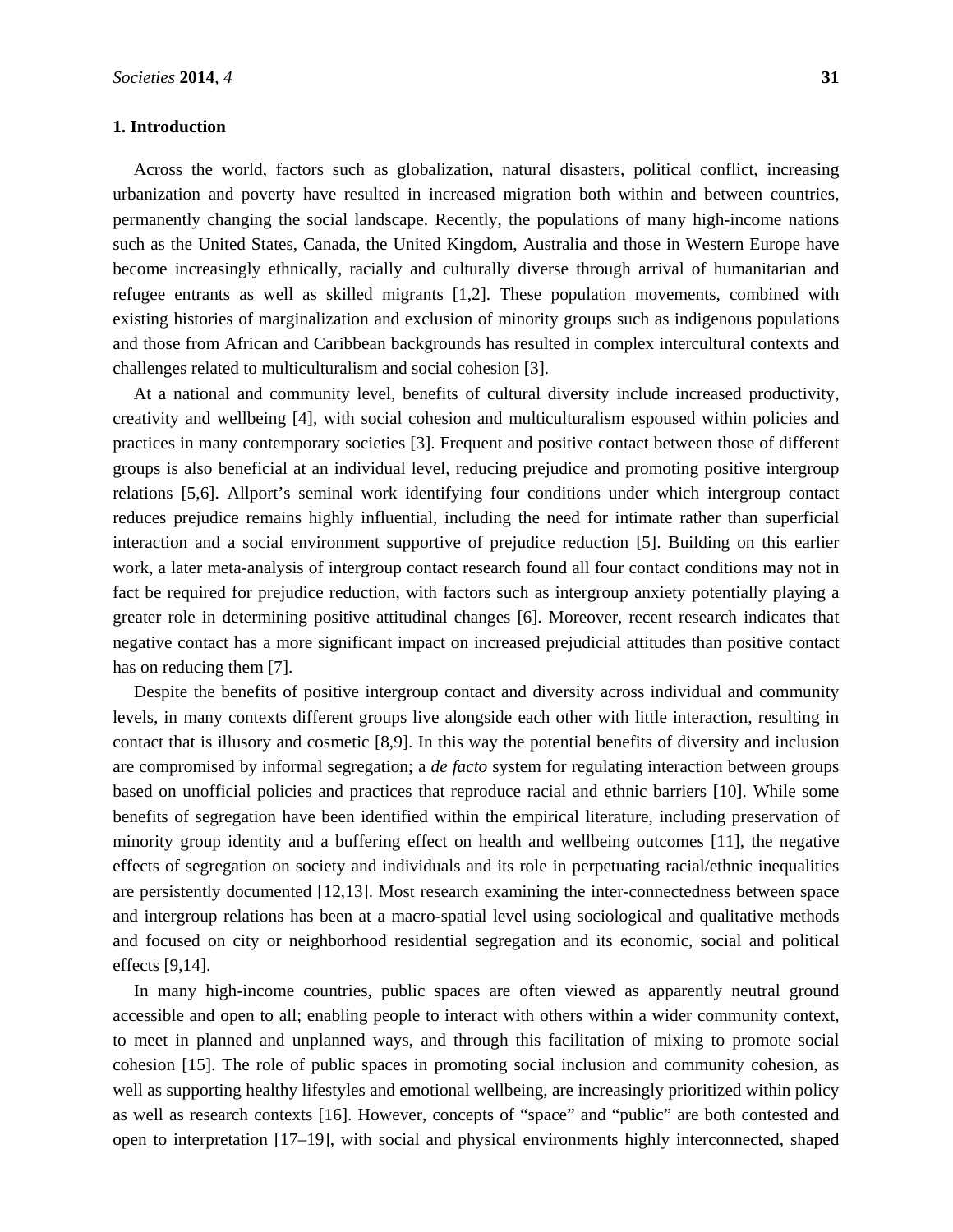via ongoing interactions [16,20]. Public spaces are frequently described as settings within which social networks and relationships are formed, maintained and shaped [16]. For example, Goffman's seminal work focused on the importance of fleeting, chance or momentary encounters [21] and Simmel described the sociological significance of minor social interaction in everyday settings [22–24]. Previous studies have explored the importance of public settings in providing opportunities for casual interactions and through this to building perceptions of inclusion and sense of community [25,26]. However, utilization of such public spaces varies considerably among individuals and different groups, with patterns of segregation and division at play [15]. Unequal power dynamics, positive and negative interactions, and division and cohesion, can all be features of public space [16,27–29]. As a result, the role of public spaces in promoting interethnic understanding and intergroup contact and in building community across diverse groups across is questioned and remains unclear [30,31].

Some suggest public spaces provide opportunity for interaction between different ethnic groups that would not otherwise occur in a more organized context, thus facilitating improved intergroup relations [16,30,32,33]. However, while spaces may be utilized by different ethnic groups, they may not necessarily interact nor is contact that does occur necessarily positive [16,32]. Instead of being sustained and meaningful, it is suggested that intergroup contact in public spaces is most likely to be fleeting or momentary [32]. Sennett takes this further and suggests interaction between groups of "others" in public is most likely to take one of three deficient modes: conflict, assimilation and indifference [34]. Others are more hopeful, highlighting the potential of public spaces to generate trust in urban diversity and acceptance of "throwntogetherness" [30,35]. In this context, there remains an ongoing need for more nuanced understandings and analysis of ways in which different social and cultural groups use public spaces, the degree to which spaces are shared and how shared spaces potentially influence community cohesion [16,30,36].

Beyond the theoretical and empirical research at the macro-spatial level described above, the micro-ecology of segregation within the everyday spaces of people's lives is also emerging as an important area of work [9,10]. This micro-ecology of segregation, and the everyday use of public spaces as sites in which informal segregation practices can be enacted and reproduced, is thus the focus of this paper. It is argued that the way in which routine or habitual practices are organized sociospatially function to uphold distance between groups and to reinforce dynamics of domination and subordination [14]. We examine these dynamics at an interpersonal micro level rather than the macro-spatial community or neighborhood level, building on the small but growing body of research focused on the micro-ecology of segregation.

To date, studies have empirically examined the micro-ecology of segregation within schools [37–39], universities [13,40,41], areas of open public seating [42], parks and playgrounds [43], shopping queues [44], bars and nightclubs [45], churches [46] and beaches [10]. These studies have been conducted in the United States, South Africa and the United Kingdom, with one study examining the use of space by children from refugee and non-refugee backgrounds in Australian primary schools [47,48].

Consistently across all these studies, the ongoing nature of segregation within everyday life spaces is documented. Ways in which segregation is reproduced and normalized via performative everyday practices within these spaces, and the norms imbued in such spaces that influence individual agency and behavior is also a common theme [9,14,39]. As others have noted, such informal everyday segregation practices within a given context are influenced by shared understandings about how groups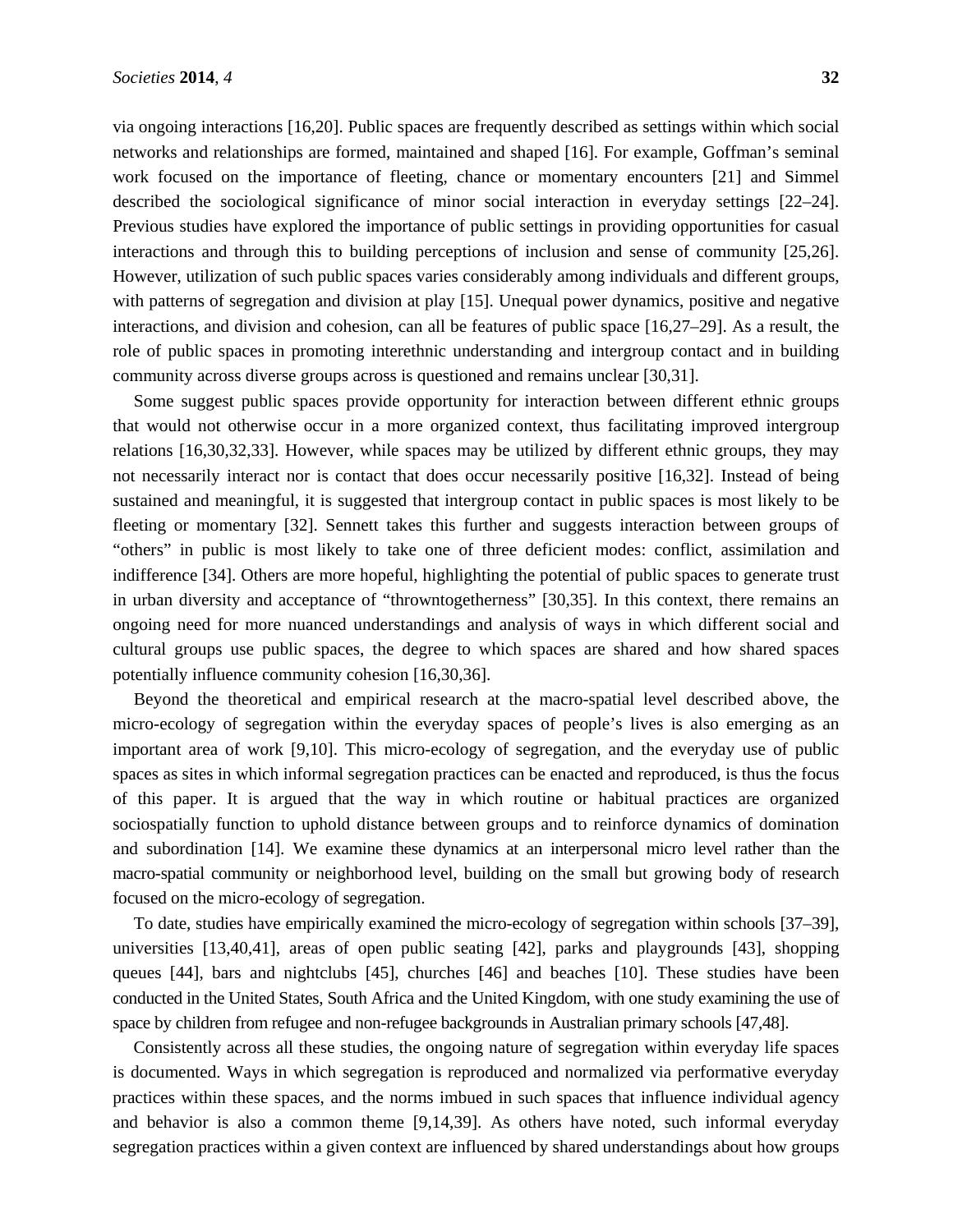do or do not interact [9]. Such informal segregation can also be considered an active process in which the meanings of shared space are negotiated among different groups, and thus not automatically the result of intergroup prejudice or poor intergroup relations [9,14].

There remains an ongoing need for empirical data regarding the experiences and underlying processes of segregation, including ways in which prejudicial attitudes, experiences and behaviors may or may not have influence in these spaces. Moreover, given the highly contextual nature of intergroup relations and attitudes, as well as meanings and uses of space and place, there is a need for locally based studies to inform action to reduce segregation and to promote social cohesion and positive intergroup contact. Observational studies at a micro-ecological level provide opportunity to examine intergroup contact within everyday life spaces in a dynamic fashion, adding further depth to that provided by cross-sectional survey data examining experiences of discrimination or prejudicial attitudes, and to the macro-level sociological studies of neighborhoods and communities [14,49].

#### **2. Rationale and Aims**

The present study aimed to examine the micro-ecology of intergroup contact within public spaces in Victoria, Australia. It was designed to provide observational data as one component of a wider community baseline assessment for the evaluation of the Localities Embracing and Accepting Diversity (LEAD) program [50]. This study aimed to investigate the extent to which intergroup contact occurred as compared to within group or no contact between visible minority and majority racial/ethnic groups within public spaces. It also aimed to investigate key demographic and contextual characteristics influencing the nature of contact between visible minority and majority racial/ethnic groups in these public spaces. Thus, we hypothesized that intergroup contact between those from visible minority and majority backgrounds would be significantly rarer than no contact or within group contact across all public spaces.

# **3. Methods**

## *3.1. Study Setting*

Both LGAs involved in LEAD have high levels of cultural and linguistic diversity and low-medium average socio-economic status. LGA A is a large regional town situated approximately 200 km from Melbourne (population approximately 60,000) and LGA B is an outer suburban area of Melbourne (population approximately 155,000). The relative disadvantage of LGAs can be determined using the Socio-Economic Indexes for Areas (SEIFA). The SEIFA is used to compare how disadvantaged an area is in relation to other areas in Australia. The Victorian LGA ranked 1 is the most disadvantaged while the LGA ranked 79 is the most advantaged in the state. LGA A has a SEIFA ranking of 25 with 3.4% of its population identifying as Indigenous and 19.2% born overseas [51,52]. LGA B has a SEIFA ranking of 42, with 0.7% of its population identifying as Indigenous and 38.3% born overseas. The LEAD LGAs were not selected due to particularly high levels of racism or discriminatory behavior in comparison to other Victorian communities.

Ethics approval to conduct this study was received from Melbourne University Human Ethics Sub-Committee (HESC) on 3 March 2011.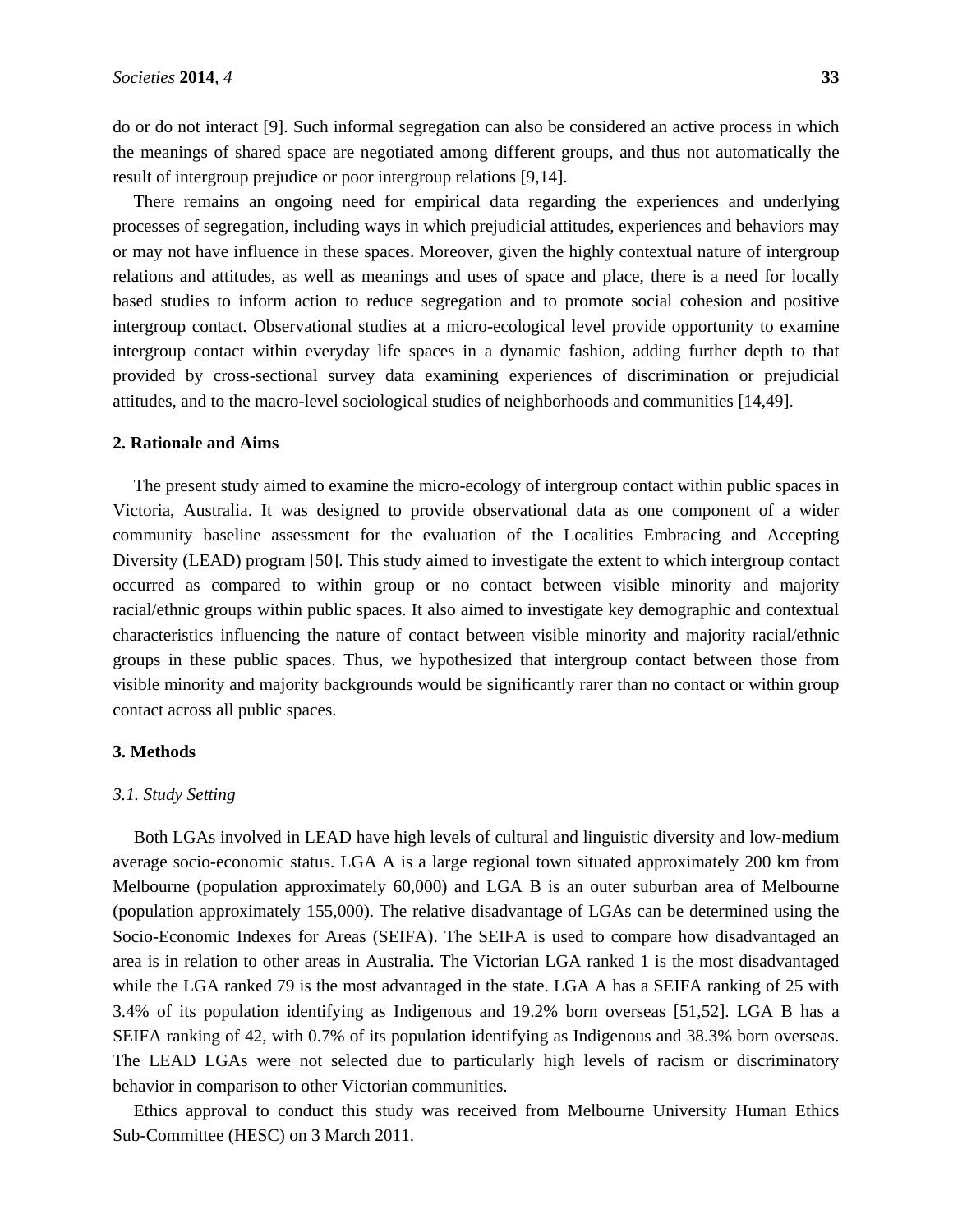#### *3.2. Observation Methods*

Observations of within and intergroup contact between people of majority and minority backgrounds were conducted by one author (LR) in four public spaces in each of the LGAs following methods used previously [47]. The public spaces to be observed in each LGA were identified as locations of high use by people from both majority and minority cultural backgrounds by local government staff working within the LEAD program. In LGA A, this was the community library and sports center while in LGA B observations were conducted in a community library and a large shopping center.

Four two-hour observations were conducted in each setting across different time periods (morning, afternoon and evening) and days of the week (both weekdays and weekends) over a three-week period. In each location, the researcher identified peak times and places within the setting for observation in consultation with setting staff. In the LGA A library the areas observed were a computer area, children's area, newspaper/magazine section, and a television/gaming area on two mornings and two afternoons for three consecutive Thursdays and a Friday. For the sports center two indoor basketball courts and two netball courts were observed on two afternoons, one evening and one morning for three different weekdays (two consecutive Thursdays and one Wednesday). For the LGA B library observations were conducted in the newspaper area, children's area, and the computer space (divided into two sections due to its size) on two consecutive Saturday mornings and two weekday afternoons (Thursday and Friday). For the shopping center, two sections of a food court, an outdoor children's playground, and an indoor general seating area were observed on three weekday afternoons (two consecutive Thursdays and one Friday), one Thursday evening and one Sunday afternoon.

A map of each section was drawn for every visit and location and the activity of visitors was recorded. Each area was observed for 30 minutes. Date, time, visible racial/ethnic background (majority/minority), age range, type of contact (within, intergroup or none), group size and quality of contact (friendly/familial or conflict) were recorded every five minutes. Individuals were the unit of observation, with each individual present in each observation period given a unique ID number to allow for recording of type of contact as well as with whom contact was occurring, by recording ID numbers of others in the group. Group size was calculated by counting number of IDs. Contact rather than individual was the unit of analysis, as one individual may have more than one contact per five-minute period. Contact included verbal interaction, as well as non-verbal interaction while participating in or observing an activity such as a game, sporting match, eating a meal, or craft.

#### *3.3. Measures*

*Outcome*: Type of Contact.

*Data on type of contact were coded in three categories*: within group/intergroup/none.

*Primary Explanatory Variable*: Majority/minority group.

*Participants were coded in two categories*: majority (English-speaking White) and visible minority. Majority/minority group was researcher-assigned through observation of physical appearance (e.g., skin color), clothing (e.g., hijab, turban) and/or language use and linguistic cues.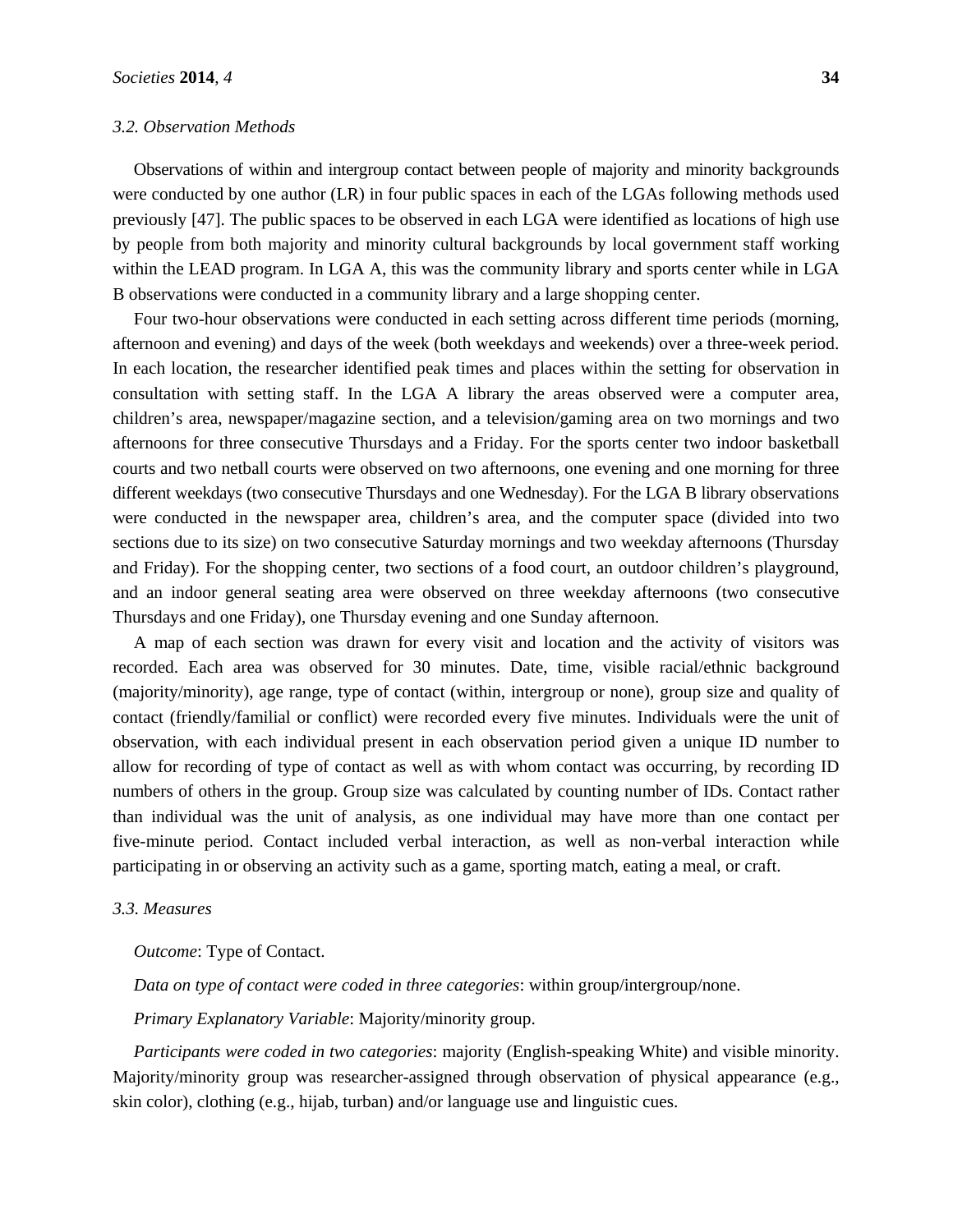#### *Secondary Explanatory Variables:*

Other explanatory variables observed were gender; age coded in three groups for analysis (pre-teen, youth, adults); time of day coded in three groups (morning, afternoon, evening); setting (Library LGA A, Library LGA B, Sports Centre, Shopping Centre); length of interaction (less than 10 minutes, 10 minutes or more) and quality of interaction (friendly/familial, conflict).

#### *Statistical Analysis:*

Building on methods for quantitative analysis of space-use conducted previously [47], the following bivariate associations were examined separately for type of contact using simple multinomial regression with type of contact as the outcome and inter-group contact as the base category: majority/minority group, gender, age, time of day. Bivariate associations between type of contact (coded in two categories: within group and intergroup) as well as length of interaction were examined using simple logistic regression (length of interaction was not relevant when type of contact variable was "none"). Quality of interaction was not used in analysis due to low variance between categories with only  $n = 6$  interactions coded as conflict and the remaining familiar/familial. As the association between group size and type of contact was not significant at  $p < 0.1$ , group size was not considered further in analysis.

Bivariate associations between length of interaction as the outcome and majority/minority group were examined in a separate model with logistic regression adjusted for clustering of participants by setting using robust standard errors. As this association was not significant at the  $p < 0.1$  level, further multivariable analysis using this outcome was not conducted. Bivariate association between this interaction variable as the outcome and majority/minority group were examined in a separate logistic regression model adjusted for clustering of participants by setting using robust standard errors. Stratified analysis of the bivariate relationship between length of interaction as the outcome and majority/minority group were also examined. This analysis utilized separate logistic regression models adjusted for clustering by setting using robust standard errors for within group and intergroup contact categories.

Multinomial regression with type of contact as the outcome and inter-group contact set as the base category was then undertaken. In the basic model, associations between type of contact and majority/minority group were examined. In the full model, gender, age, time of day were added. All models were adjusted for clustering of participants by setting using robust standard errors. Interaction between contact and other independent variables in the final model could not be explored due to sample size limitations and model instability.

# **4. Results**

## *4.1. Observations—Quantitative Analysis*

A total of 974 contacts were observed, with most occurring in the sports setting (40.7%), followed by the shopping center (24.9%) and libraries (13.0% and 21.5% in Library A and B respectively). Within group contact (69.4% across the whole sample) was more commonly observed between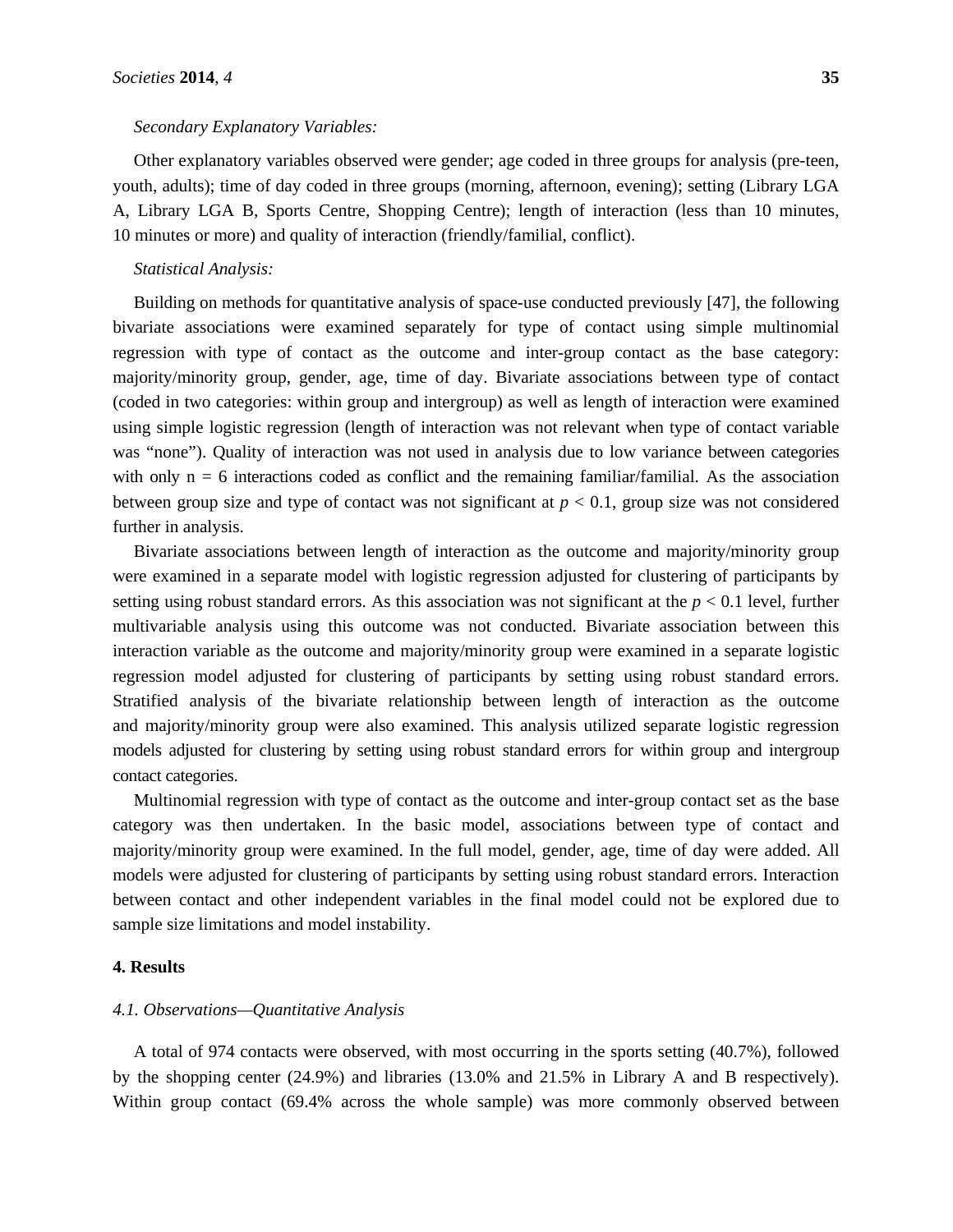individuals from majority (78.8%) groups than among those from minority groups (46.5%). For full detail of sample characteristics by contact type see Table 1.

|                          | Total $% (n)$ | Within group $\%$ (n) | Intergroup $\%$ (n) | None $% (n)$ |  |  |  |
|--------------------------|---------------|-----------------------|---------------------|--------------|--|--|--|
| <b>Setting</b>           |               |                       |                     |              |  |  |  |
| Library A                | 13.0(127)     | 25.2(32)              | 11.8(15)            | 63(80)       |  |  |  |
| Library B                | 21.5 (209)    | 49.8 (104)            | 13.4(28)            | 36.8 (77)    |  |  |  |
| <b>Sports</b>            | 40.7 (396)    | 87.9 (348)            | 1(4)                | 11.1(44)     |  |  |  |
| Shopping center          | 24.9 (242)    | 79.3 (192)            | 4.6(11)             | 16.1(39)     |  |  |  |
| Racial/ethnic background |               |                       |                     |              |  |  |  |
| Majority                 | 71.1 (692)    | 78.8 (545)            | 1.9(13)             | 19.4 (134)   |  |  |  |
| Visible minority         | 29.0. (282)   | 46.5(131)             | 16.0(45)            | 37.6 (106)   |  |  |  |
| Gender                   |               |                       |                     |              |  |  |  |
| Male                     | 43.7 (425)    | 64.7 (275)            | 6.8(29)             | 28.5 (121)   |  |  |  |
| Female                   | 56.3 (548)    | 73.2 (401)            | 5.3(29)             | 21.5(118)    |  |  |  |
| Age group                |               |                       |                     |              |  |  |  |
| Pre-teens                | 29.8 (290)    | 67.6 (196)            | 12.8(37)            | 19.7(57)     |  |  |  |
| Youth                    | 5.7(55)       | 65.5(36)              | 5.5(3)              | 29.1 (16)    |  |  |  |
| Adults                   | 64.6 (629)    | 70.6 (444)            | 2.9(18)             | 26.6(167)    |  |  |  |
| Time of day              |               |                       |                     |              |  |  |  |
| Morning                  | 20.4 (199)    | 58.8 (117)            | 2(4)                | 39.2 (78)    |  |  |  |
| Afternoon                | 62.6(610)     | 67.7(413)             | 8.2(50)             | 24.1 (147)   |  |  |  |
| Evening                  | 16.9(165)     | 88.5 (146)            | 2.4(4)              | 9.1(15)      |  |  |  |
| Length of contact        |               |                       |                     |              |  |  |  |
| $<$ 10 min               | 36.8 (272)    | 84.2 (229)            | 15.8(43)            | NA           |  |  |  |
| 10 min or more           | 63.2 (468)    | 95.5 (447)            | 3.2(15)             | NA           |  |  |  |
| Total                    |               | 69.4 (676)            | 6.0(58)             | 24.6 (240)   |  |  |  |

**Table 1.** Sample characteristics by type of contact.

At the bivariate level, significant associations were found between type of contact and majority/minority group, age group, gender, time of day, setting and length of interaction. For within group contact, significant associations ( $p < 0.05$ ) were found with evening time period, and for adults. A marginally significant association  $(p < 0.10)$  was found for youth. For no contact, a significant association was found for youth, and a marginally significant association for adults. Type of contact was not significantly associated with gender or length of contact. People from visible minorities were significantly more likely to have intergroup contact rather than within group or no contact when compared to those from the majority group. Within group or no contact was more likely than intergroup contact in the morning and the evening rather than the afternoon. There was no difference between youth and pre-teens in the odds of having within group contact rather than intergroup contact. Youth were more likely than pre-teens to have no contact rather than intergroup contact. Adults were more likely than pre-teens to have within group rather than intergroup contact. However, the likelihood of having no contact rather than intergroup contact did not significantly differ among adults and pre-teens. See Table 2 for full detail of contact characteristics and bivariate analysis.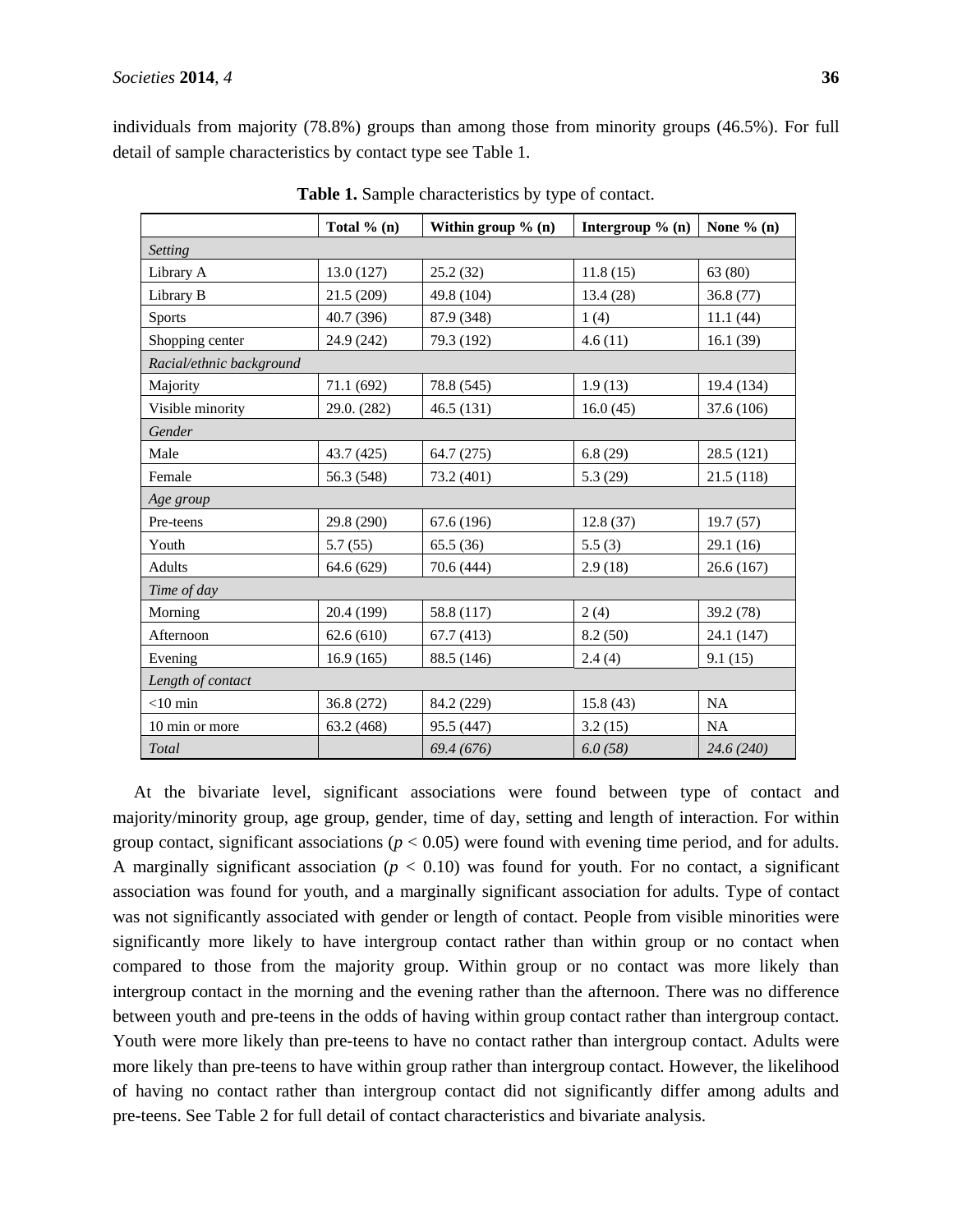|                          | Type of contact                    | <b>Unadjusted RRR</b>  | $P$ value |  |  |  |
|--------------------------|------------------------------------|------------------------|-----------|--|--|--|
| Racial/ethnic background |                                    |                        |           |  |  |  |
|                          | Within group                       |                        |           |  |  |  |
| Visible minority         |                                    | $0.07(0.02 - 0.23)$    | < 0.001   |  |  |  |
|                          | None                               |                        |           |  |  |  |
| Visible minority         |                                    | $0.23(0.1 - 0.54)$     | 0.001     |  |  |  |
| Time of day              |                                    |                        |           |  |  |  |
|                          | Within group                       |                        |           |  |  |  |
| Morning                  |                                    | $3.54(0.38 - 32.78)$   | 0.27      |  |  |  |
| Evening                  |                                    | $4.42(1-19.49)$        | 0.05      |  |  |  |
|                          | None                               |                        |           |  |  |  |
| Morning                  |                                    | $6.63(3.85 - 11.42)$   | < 0.001   |  |  |  |
| Evening                  |                                    | $1.28(0.56-2.93)$      | 0.57      |  |  |  |
| Gender                   |                                    |                        |           |  |  |  |
|                          | Within group                       | $1.46(0.77-2.75)$      | 0.24      |  |  |  |
|                          | None                               | $0.98(0.74 - 1.29)$    | 0.86      |  |  |  |
| Age group                |                                    |                        |           |  |  |  |
|                          | Within group                       |                        |           |  |  |  |
| Youth                    |                                    | $2.27(0.93 - 5.54)$    | 0.07      |  |  |  |
| <b>Adults</b>            |                                    | $4.66(1.38 - 15.68)$   | 0.01      |  |  |  |
|                          | None                               |                        |           |  |  |  |
| Youth                    |                                    | $3.46(1.05 - 11.40)$   | 0.04      |  |  |  |
| <b>Adults</b>            |                                    | $6.02(0.81 - 44.76)$   | 0.08      |  |  |  |
|                          |                                    | Unadjusted OR (95% CI) |           |  |  |  |
|                          | Length of contact                  |                        |           |  |  |  |
| Type of contact          |                                    |                        |           |  |  |  |
| Within group             |                                    | $0.18(0.02 - 1.46)$    | 0.11      |  |  |  |
| Racial/ethnic background |                                    |                        |           |  |  |  |
| Visible minority         |                                    | $0.30(0.06-1.63)$      | 0.17      |  |  |  |
|                          | <b>Contact X length of contact</b> |                        |           |  |  |  |
| Racial/ethnic background |                                    |                        |           |  |  |  |
| Visible minority         |                                    | $9.23(2.07 - 41.03)$   | 0.003     |  |  |  |

**Table 2.** Bivariate relationships between type of contact, length of contact, and socio-demographic characteristics.

Base categories used: intergroup contact; majority; afternoon; male; pre-teens; RRR = Relative Risk Ratio.

Further exploration of the relationship between type of contact and all contact characteristics found that in the basic model, people identified as being from minority groups were significantly more likely to have within group or no contact than intergroup contact compared to those from majority backgrounds. People from minority backgrounds were more likely than people from majority backgrounds to have no contact. In the multivariable model, these associations remained significant when adjusting for gender, age group, setting and time of day. In the final model (Table 3), people from minority groups were less likely to have within group contact and more likely to have no contact than to have intergroup contact in comparison to those from majority backgrounds.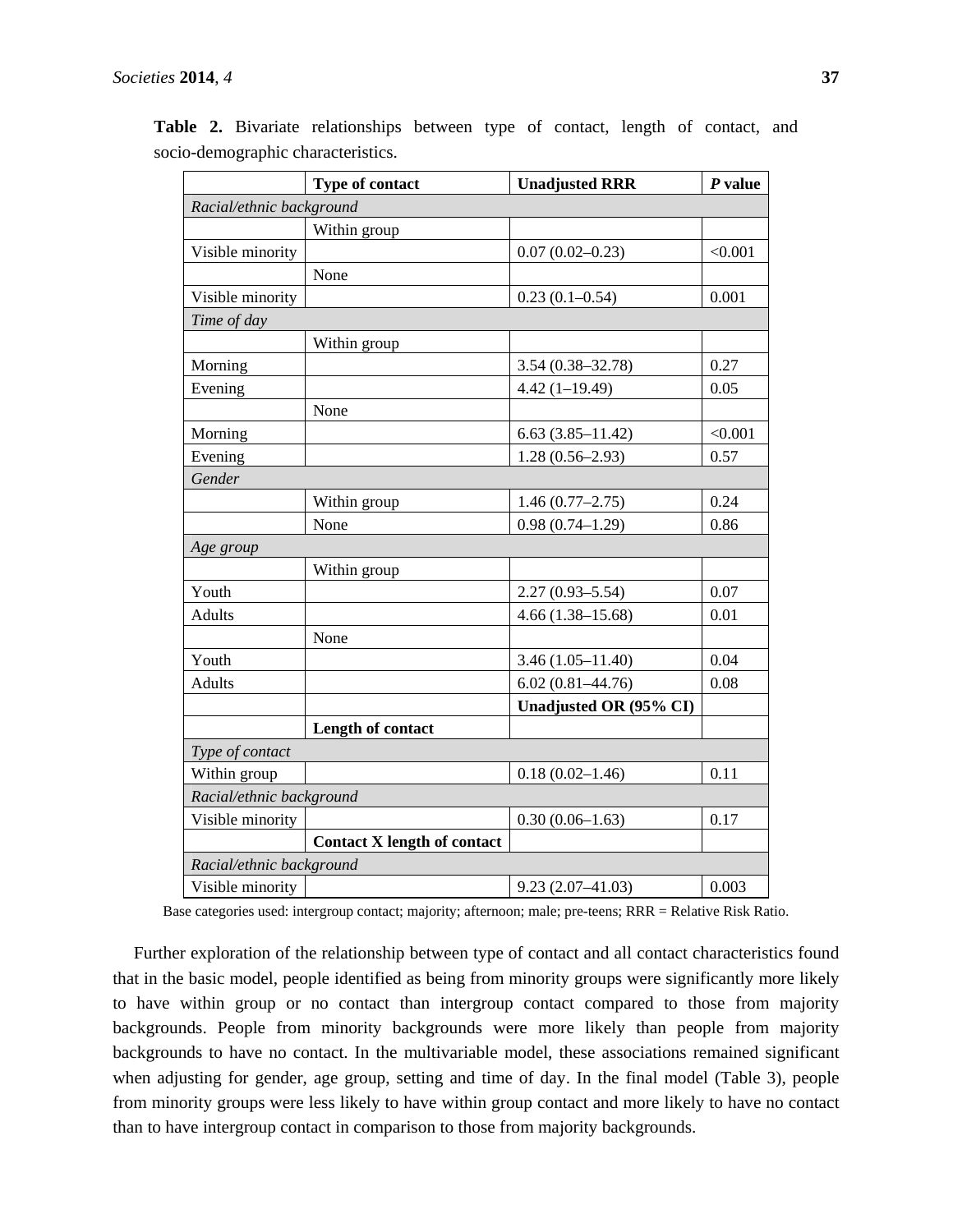| Type of contact |                 | <b>Unadjusted RRR</b><br>$(95\% \text{ CI})$ | <b>Adjusted RRR (95% CI)</b> | P value |  |  |
|-----------------|-----------------|----------------------------------------------|------------------------------|---------|--|--|
| Within group    | Minority group  | $0.07(0.02 - 0.22)$                          | $0.10(0.02 - 0.57)$          | 0.01    |  |  |
|                 | Gender          |                                              |                              |         |  |  |
|                 | Female          | $\overline{\phantom{a}}$                     | $0.89(0.56-1.43)$            | 0.64    |  |  |
|                 | Age group       |                                              |                              |         |  |  |
|                 | Pre-teens/youth | $\blacksquare$                               | $2.12(1.39 - 3.24)$          | 0.001   |  |  |
|                 | <b>Adults</b>   | $\overline{\phantom{a}}$                     | $2.62(0.50-23.68)$           | 0.25    |  |  |
|                 | Time of day     |                                              |                              |         |  |  |
|                 | Morning         | $\overline{\phantom{a}}$                     | $3.37(0.91 - 12.38)$         | 0.01    |  |  |
|                 | Evening         |                                              | $2.73(1.12 - 6.68)$          | 0.03    |  |  |
| <b>None</b>     | Minority group  | $0.23(0.10-0.54)$                            | $0.40(0.16-1.02)$            | 0.05    |  |  |
|                 | Gender          |                                              |                              |         |  |  |
|                 | Female          | $\overline{a}$                               | $0.63(0.39-1.03)$            | 0.07    |  |  |
|                 | Age group       |                                              |                              |         |  |  |
|                 | Pre-teens/youth | $\overline{\phantom{a}}$                     | $4.24(2.21 - 8.14)$          | < 0.001 |  |  |
|                 | Adults          |                                              | $5.63(0.98 - 32.37)$         | 0.05    |  |  |
|                 | Time of day     |                                              |                              |         |  |  |
|                 | Morning         | $\overline{\phantom{a}}$                     | $8.27(6.22 - 11.00)$         | < 0.001 |  |  |
|                 | Evening         |                                              | $1.13(0.65 - 2.00)$          | 0.67    |  |  |

**Table 3.** Multivariable adjusted associations between type of contact and socio-demographic characteristics.

Base categories: intergroup contact; majority; afternoon; male; pre-teens; RRR = relative risk ratio

## *4.2. Observations—Field Notes*

Field notes from the observational data collection support the results of the quantitative analysis across all settings. Little intergroup contact, as well as minimal presence of community members from minority groups was observed in both shopping and sporting settings.

Less intergroup contact was observed at the shopping mall where a majority of patrons were of an Anglo background. All interactions observed were between family members or friends with the exception of one intergroup interaction between two members of the cleaning staff and a couple of intergroup interactions in the children's playground which were perceived as positive. (Observational field notes LGA B 19/5/2011 5:00 p.m.–5:25 p.m.)

In contrast, although observations suggested that libraries were generally a positive space for community members from minority groups, and that they were happy to spend time there socializing and using the facilities, there was still minimal intergroup contact observed.

…the library was not only being used for browsing, reading, and learning, but also a social space as well…. speaking in languages other than English (Greek, Hindi and local African languages). (Observational field notes LGA B 26/5/2011 11:00 a.m.–12:55 p.m.)

One group of male children use the space to play cards, their interaction is friendly. A group of Middle Eastern Muslim women and their children sit on the floor talking and taking pictures of each other. Perhaps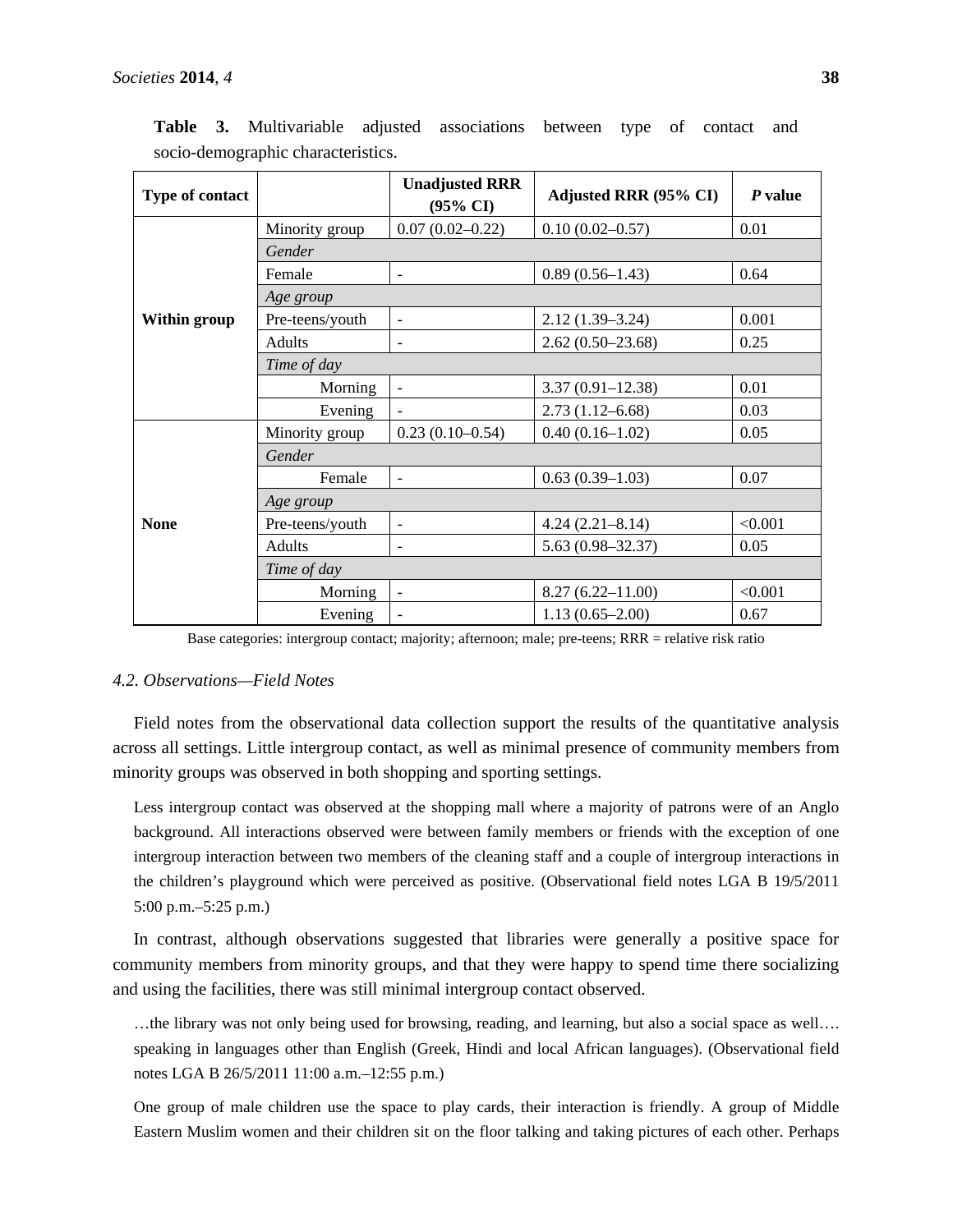this demonstrates they are feeling safe and comfortable in this particular public space? A number of others used this section to read with family or to play with family and friends. (Observational field notes LGA B 15/5/2011 3:30 p.m.–3:55 p.m.)

On two separate days a group of young group of Afghani males were present…perhaps this is a space they frequent often to socialize and use the game resources. The weekly knitting group comprised individuals from diverse cultural backgrounds who also use this space, and positively interact with each other. (Observational field notes LGA A 17/6/2011 10:30 a.m.–10:45 a.m.)

In the computer area there was one intergroup interaction and slight altercation between an Anglo male and Middle Eastern male whereby the Middle Eastern male stood behind the Anglo male's computer watching the screen making the Anglo male uncomfortable and leading him to ask the Middle Eastern male to 'go away'. (Observational field notes LGA A 21/5/2011 3:55 p.m.–4:00 p.m.)

## **5. Discussions**

The main findings from this observational study indicate that in public spaces within two localities in Victoria, Australia people from visible minority groups tend to have no contact with others or to interact with people from their own or other visible minority ethnic/racial groups while those from the majority group (Anglo/White Australians) tend to interact predominately with others from their own ethnic/racial group. To our knowledge, this study is the first to find that people are more likely to have intergroup contact in the afternoon compared to the morning or evening. Possibly this is due to the public spaces in this study being busier during the afternoon as students finish school and along with their caregivers frequent public spaces; thus, providing more opportunity for intergroup contact. However, this possible explanation does not fully explain the finding as nearly 40% of contacts observed in this study were not in the afternoon, with relatively similar proportions of these in the morning and the evening. Further research is required on the factors resulting in this temporal cycle of intergroup sociality which may have implications for scheduling large-scale public events aimed at "community building" [53].

This finding suggests that majority group members are more likely to "self-segregate" in public spaces than those from minority groups, supporting evidence from macro-level studies that "generally the preferences of the majority will have a stronger impact on segregation patterns" that those of the minority [54]. This study also indicates that minority people are likely to be socially isolated (*i.e.*, no contact) when majority group members self-segregate. More generally, qualitative field notes suggest minimal presence of community members from minority groups in public spaces, despite the fact that 19.2% and 38.3% of residents in LGA A and B, respectively, were born overseas. As such, the main finding of this study could reflect an under-representation of those from minority groups in public spaces such that the contact options for minority people are predominantly an absence of contact or intergroup contact.

Evidence from surveys examining experiences of racism and associated responses and health effects among minority group members in these communities indicate that 17% experience racism at least nine times a year and 24% avoid specific situations because of racism often or very often [55,56]. As supported in Australian qualitative research in which respondents reported staying home more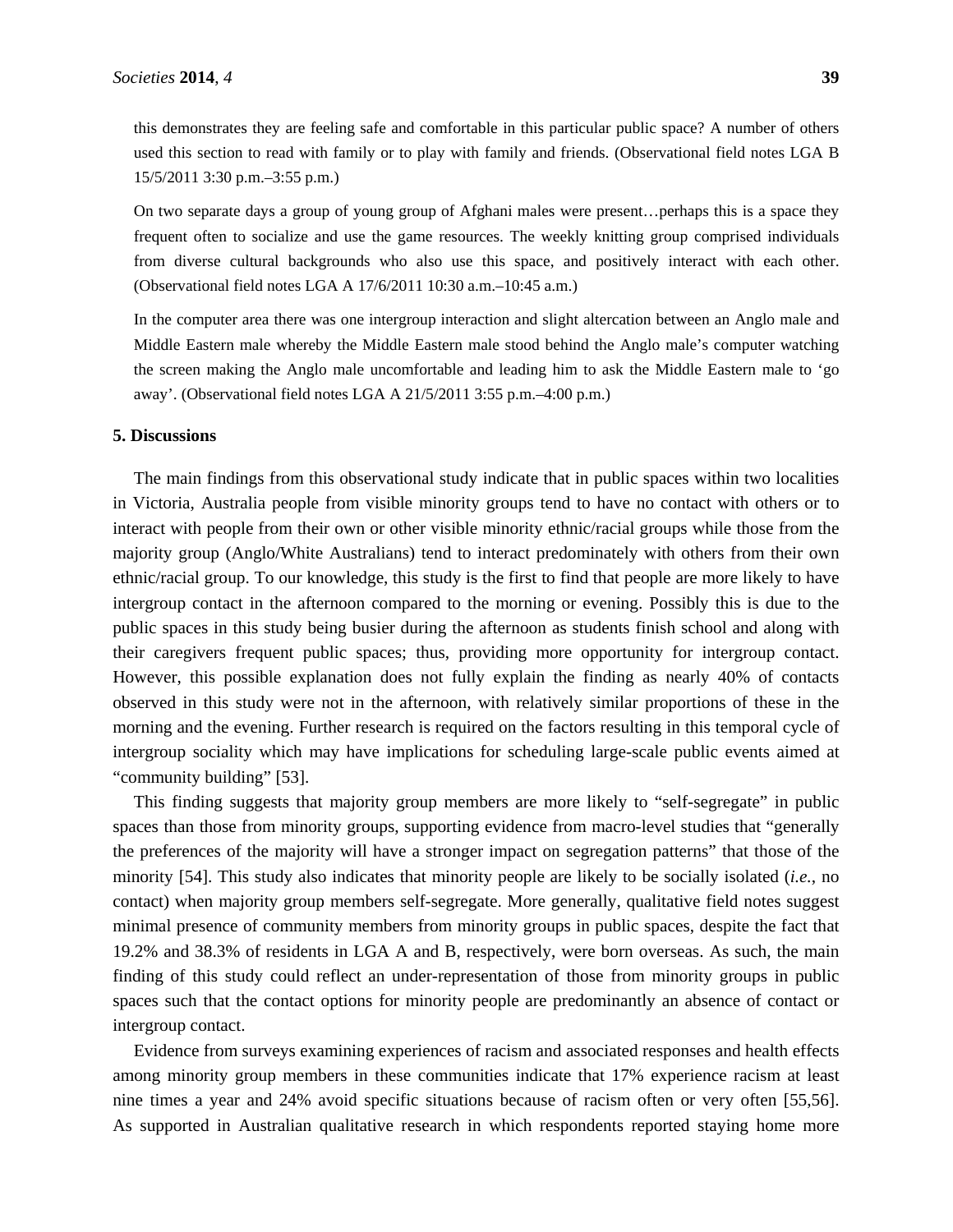often as well as avoiding public transport and shopping [57], this may be a contributing factor to such under-representation. As noted by Noble and Poynting, experiences of racism can "limit the citizen-rights of the targeted to be in a given place" [57].

As noted in the introduction, informal segregation can result from negotiation among different groups about the meanings of shared space, and thus is not necessarily the result of intergroup prejudice or poor intergroup relations [9,14]. However, regardless of its causes, we concur with Noble and Poynting that "thwarting of socio-spatial engagements" compromises "effective citizenship [which] requires access to and comfort in a multitude of spaces" while also stunting "capacities to forge networks of co-operation" [57] vital to social inclusion and cohesion.

A recent review of eight Australian studies indicate that although positive intergroup contact does not always lead to reduced prejudice, negative intergroup contact strongly predicted increased prejudice [7]. As such, it is important to note that intergroup interactions observed in this study were almost exclusively positive, that is observed to be familiar/familial and without observable signs of conflict. Moreover, the length of interaction did not significantly differ between intragroup and intergroup contact, suggesting a similar level of contact quality for intra and intergroup interactions. While avoiding "exaggerated claims... that more interaction in the form of... contrived meetings will necessarily nurture intercultural engagement and understanding" [58], there appears to be some potential for improving intergroup relations through increased intergroup contact in Australian public spaces. One avenue to achieving this would be to promote the required social norms via national government strategies, such as the National Anti-Racism Strategy 'Racism. It Stops with me' campaign [59] informed by current anti-racist scholarship [60,61].

The study shows the potential for observational methods to provide information that can inform interventions over and above what can be learned from survey methods or qualitative data collection. High reported exposures to racism in public places among minority groups co-occurred with a tendency for majority groups to self-segregate in the same settings. While it is plausible the size of the minority group influences the likelihood of intra- and inter- group contact, in this study the relatively large sample of the minority group (30%) makes this unlikely. Refinement of methods was not possible in this study here due to resource limitations, but would be useful to further advance knowledge in this area. For example, inter-rater reliability through use of more than one observer to collect data, as well as more detailed ethnographic and field observational data regarding nature of interactions beyond whether they were inter- or intra- group. It is also important to acknowledge that the observational nature of the study meant that attribution of race/ethnicity was determined by authors' perceptions of visible differences and potentially influenced by social norms of difference. Asking participants to report their own race/ethnicity was not appropriate for the observational nature of this study. This study demonstrates the value of using different methodological approaches to inform intervention design, including those using observational methods rather than solely relying on self-report. The findings of this study highlight an important behavioral target for intervention to reduce racism and provide specific and contextual information regarding interactions within public settings. In particular, targeting public spaces as settings for intergroup contact as well as to promote accessibility and use by those from minority backgrounds may be a key strategy for reducing racism and promoting cultural diversity.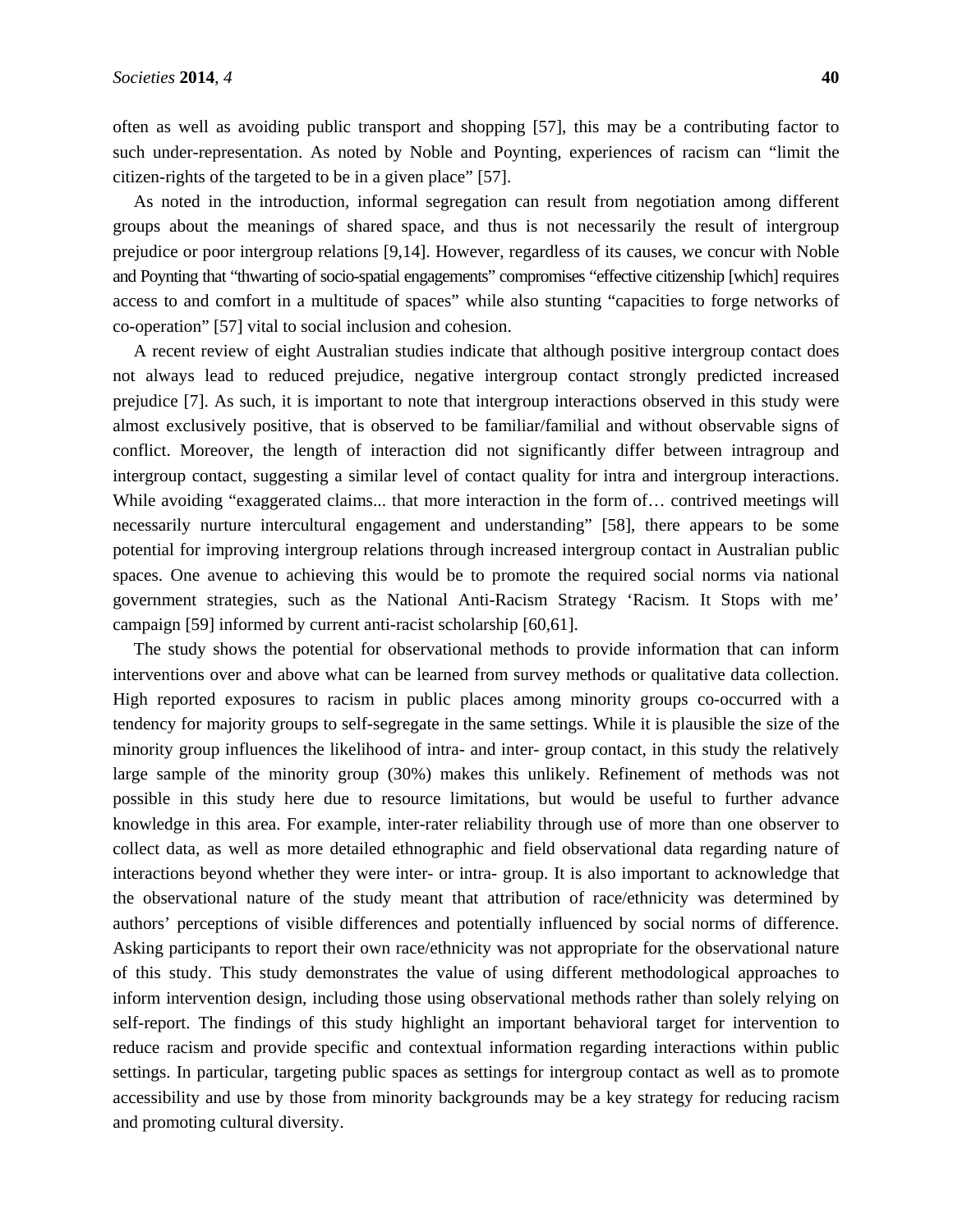# **Acknowledgments**

The LEAD program is funded by the Victorian Health Promotion Foundation (VicHealth), the Department of Immigration and Citizenship (DIAC) through its Diverse Australia program and *beyondblue*, Australia's peak body for mental health issues. The current research was carried out as part of the LEAD program. The authors are part of the LEAD evaluation team. Naomi Priest is supported by an NHRMC Post Doctoral Fellowship and by the Victorian Health Promotion Foundation. Margaret Kelaher was supported by an ARC Future Fellowship.

## **Conflicts of Interest**

The authors declare no conflict of interest

# **References**

- 1. Australian Bureau of Statistics (ABS). *2006 Census of Population and Housing*; ABS: Canberra, Austrilia, 2007.
- 2. United Nations Development Program. *Human Development Report 2002: Deepening Democracy in a Fragmented World*; Oxford University Press: New York, NY, USA, 2002.
- 3. Hage, G. Analysing Multiculturalism Today. In *The Sage Handbook of Cultural Analysis*; Bennett, T., Frow, J., Eds.; SAGE Publications Ltd.: Los Angeles, CA, USA, London, UK, 2008.
- 4. Page, S. *The Difference: How the Power of Diversity Creates Better Groups, Firms, Schools and Societies*; Princeton University Press: Princeton, NJ, USA, 2007.
- 5. Allport, G. *The Nature of Prejudice*; Addison-Wesley: Reading, MA, USA, 1954.
- 6. Tropp, L.R.; Pettigrew, T.F. Differential relationships between intergroup contact and affective and cognitive dimensions of prejudice. *Pers. Soc. Psychol. Bull.* **2006**, *31*, 1145–1158.
- 7. Barlow, F.K.; Paolini, S.; Pedersen, A.; Hornsey, M.J.; Radke, H.R.M.; Harwood, J.; Sibley, C.G. The contact caveat: Negative contact predicts increased prejudice more than positive contact predicts reduced prejudice. *Pers. Soc. Psychol. Bull.* **2012**, *38*, 1629–1643.
- 8. Taylor, D.M.; Moghaddam, F.M. *Theories of Intergroup Realtions: Internal Social Psychological Perspectives*; Praeger: London, UK, 1994.
- 9. Alexander, L.; Tredoux, C. The spaces between us: A spatial analysis of informal segregation at a south african university. *J. Soc. Issues* **2010**, *66*, 367–386.
- 10. Dixon, J.; Durrheim, K. Contact and the ecology of racial division: Some varieties of informal segregation. *Br. J. Soc. Psychol.* **2003**, *42*, 1–23.
- 11. Kramer, M.R.; Hogue, C.R. Is segregation bad for your health? *Epidemiol. Rev.* **2009**, *31*, 178–194.
- 12. Viruell-Fuentes, E.A.; Miranda, P.Y.; Abdulrahim, S. More than culture: Structural racism, intersectionality theory, and immigrant health. *Soc. Sci. Med.* **2012**, *75*, 2099–2106.
- 13. Clack, B.; Dixon, J.; Tredoux, C. Eating together apart: Patterns of segregation in a multi-ethnic cafeteria. *J. Community. Appl. Soc. Psychol.* **2005**, *15*, 1–16.
- 14. Dixon, J.; Tredoux, C.; Clack, B. On the micro-ecology of racial division: A neglected dimension of segregation. *S. Afr. J. Psychol.* **2005**, *35*, 395–411.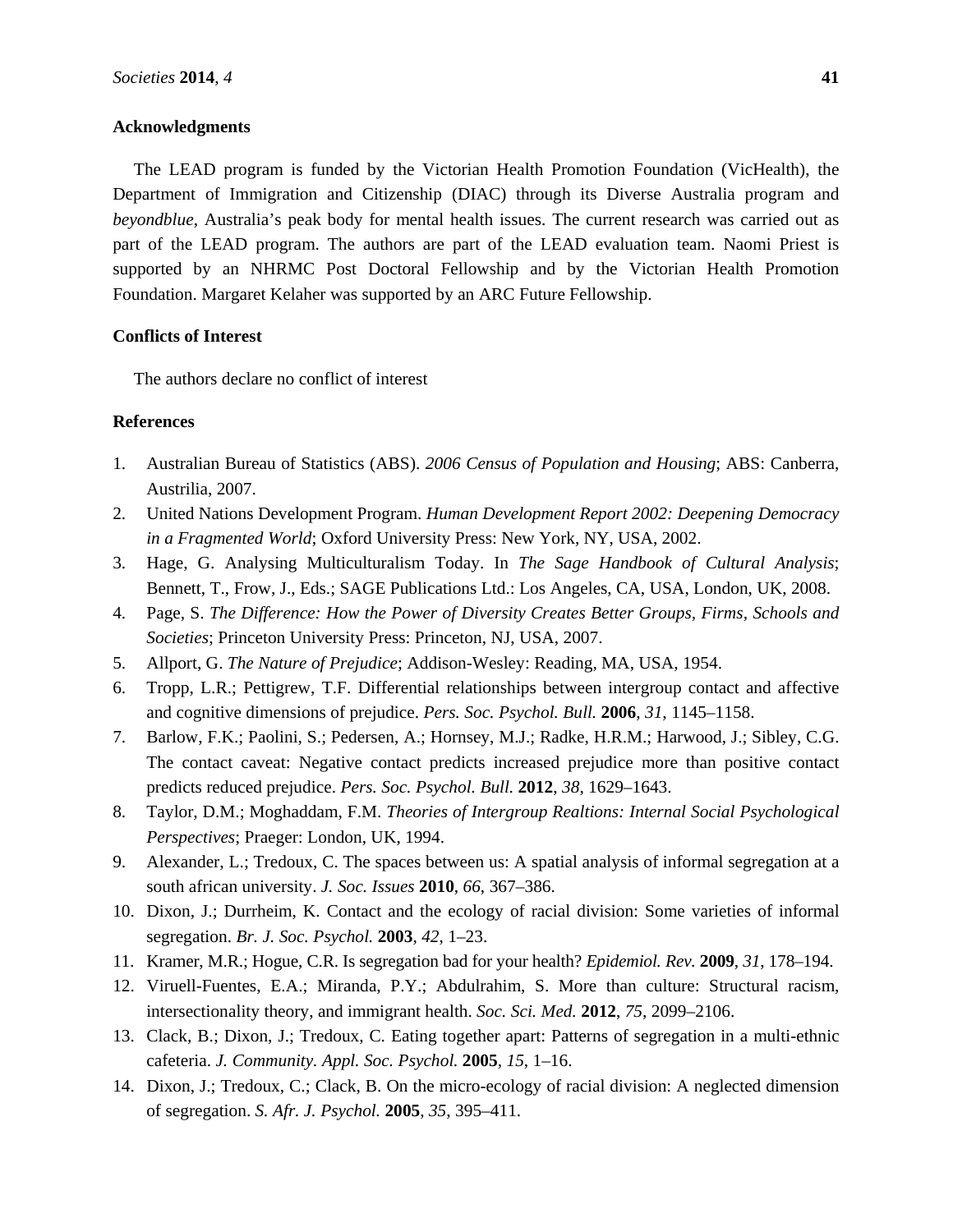- 15. Holland, C.; Clark, A.; Katz, J.; Peace, S. *Social Interactions in Urban Public Places*; The Policy Press: Bristol, UK, 2007; Volume 2: Joseph Rowntree Foundation.
- 16. Cattell, V.; Dines, N.; Gesler, W.; Curtis, S. Mingling, observing, and lingering: Everyday public spaces and their implications for well-being and social relations. *Health Place* **2008**, *14*, 544–561.
- 17. Sennett, R. *The Fall of the Public Man*; Norton: New York, NY, USA, 1974.
- 18. Habermas, J. *The Structural Transformation of the Public Sphere*; Polity Press: Cambridge, UK, 1989.
- 19. Goheen, P. Public space and the geography of the modern city. *Prog. Hum. Geog.* **1998**, *22*, 479–496.
- 20. Yen, I.H.; Syme, S.L. The social environment and health: A discussion of the epidemiologic literature. *Annu. Rev. Public Health* **1999**, *20*, 287–308.
- 21. Goffman, E. *Stigma: Notes on the Management of Spoiled Identity*; Prentice Hall: Englewood Cliffs, NJ, USA, 1963.
- 22. Goffman, E. *Behaviour in Public Places*; Free Press: New York, NY, USA, 1963.
- 23. Featherstone, M. Georg simmel: An introduction. *Theor. Cult. Soc.* **1991**, *8*, 1–16.
- 24. Lecher, F.J. Simmel on social space. *Theor. Cult. Soc.* **1991**, *8*, 195–201.
- 25. Cattell, V.; Evans, M. *Neighbourhood Images in East London*; Joseph Rowntree Foundation/York Publishing Services: York, UK, 1999.
- 26. Cattell, V.; Herring, R. Social capital and well being: Generations in an east london neighbourhood. *J. Mental. Health. Prom.* **2002**, *1*, 8–19.
- 27. Brewer, J.D. The public and private in C. Wright Mill's life and work. *Sociology* **2005**, *39*, 661–677.
- 28. Bridge, G.; Watson, S. Lest power be forgotten: Networks, division and difference in the city. *Soc. Rev.* **2002**, *50*, 505–518.
- 29. Keith, M. *After The Cosmopolitan: Multicultural Cities and the Future of Racism*; Routledge: London, UK, New York, NY, USA, 2005.
- 30. Lownsbrough, H.; Beunderman, J. *Equally Spaced? Public Space and Interaction between Diverse Communities: A Report for the Commission for Racial Equality*; Demos: London, UK, 2007.
- 31. Amin, A. *Ethnicity and the Multicultural City: Living with Diversity*; Report for the Department of Transport, Local Government and the Regions and ESRC Cities Initiative; DRLR: London, UK, 2002. Available online: http://storage.globalcitizen.net/data/topic/knowledge/uploads/ 20121009135144462048\_Amin\_ethnicity-2.pdf (accessed on 12 November 2013).
- 32. Vertovec, S. *New Complexities of Cohesion in Britain: Super-Diversity, Transnationalism and Civil-Integration ESRC Centre on Migration*; Policy and Society: Oxford, UK, 2007.
- 33. Dines, N.; Cattell, V. *Public Spaces, Social Relations and Well-Being*; The Policy Press: Bristol, UK, 2006.
- 34. Sennett, R. Civility. Available online: http://www.richardsennett.com/ (accessed on 20 July 2013).
- 35. Amin, A. Thinking Past Integration and Community Cohesion. In Procedings of the COMPAS Annual Conference, Oxford University, Oxford, UK, 5–6 July 2007.
- 36. Williams, K.; Green, S. *Literature Review of Public Space and Local Environments for the Cross Cutting Review*; Oxford Brooks University: Oxford, UK, 2001.
- 37. McCauley, C.; Plummer, M.; Moskalenko, S.; Mordkoff, J.T. The exposure index: A measure of intergroup contact. *Peace Confl.* **2001**, *7*, 321–336.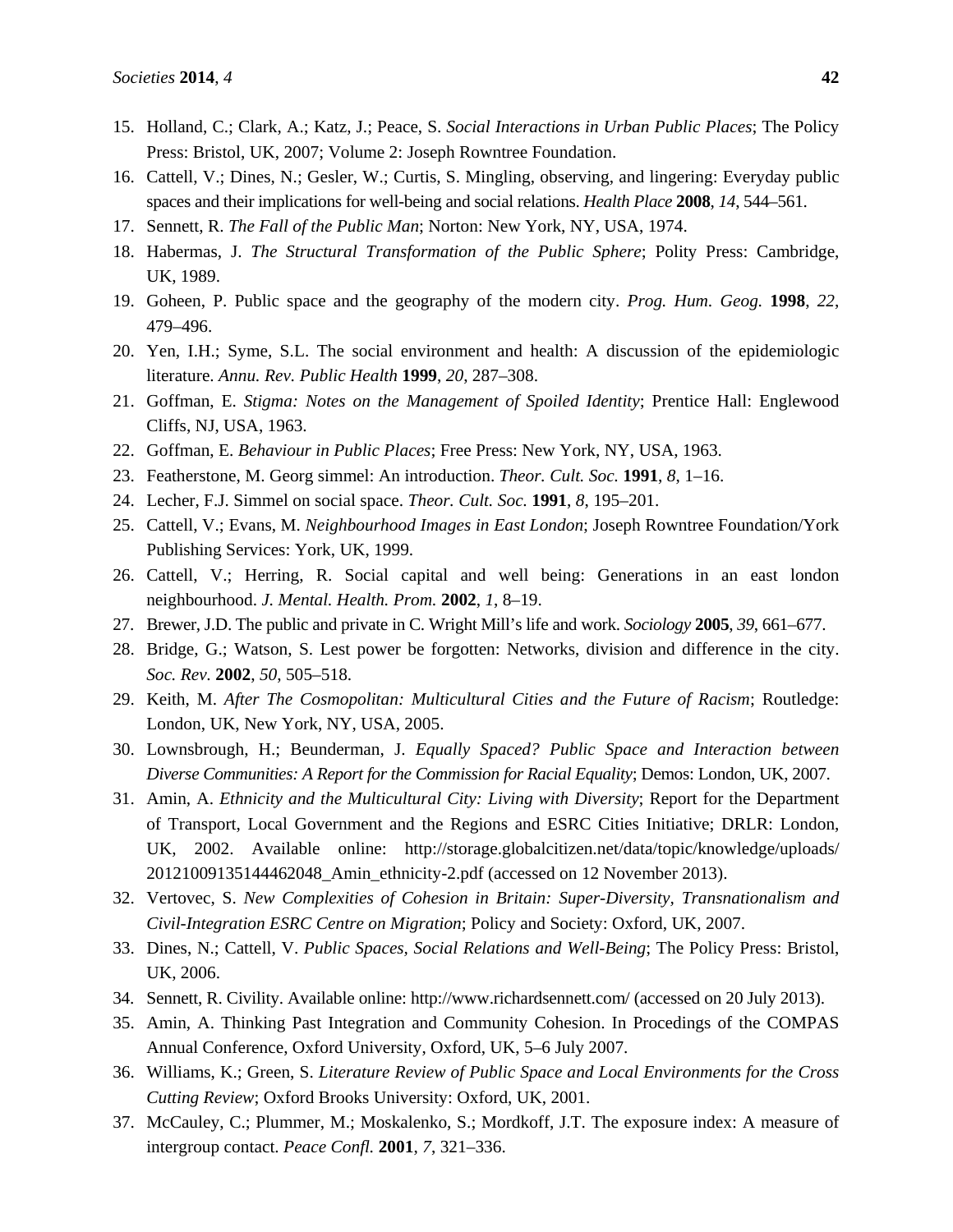- 38. Schofield, J.W.; Sagar, H.A. Peer interactioin patterns in an integrated middle school. *Sociometry*  **1977**, *40*, 130–138.
- 39. Thomas, M.E. "I think it's just natural": The spatiality of racial segregation at a us high school. *Environ. Plann.* **2005**, *37*, 1233–1248.
- 40. Schrieff, L.; Tredoux, C.; Dixon, J.; Finchilescu, G. Patterns of racial segregation in university residence dining-halls. *S. Afr. J. Psychol.* **2005**, *35*, 433–443.
- 41. Koen, J.; Durrheim, K. A naturalistic observational study of informal segregation: Seating patterns in lectures. *Environ. Behav.* **2009**, *42*, 448–468.
- 42. Tredoux, C.; Dixon, J.; Underwood, S.; Nunez, D.; Finchilescu, G. Preserving spatial and temporal dimensions in observational data of segregation. *S. Afr. J. Psychol.* **2005**, *35*, 412–432.
- 43. Loukaitou-Sideris, A. Children's common grounds: A study of intergroup relations among children in public settings. *J. Am. Plann. Assoc.* **2003**, *69*, 130–145.
- 44. Kaplan, P.F.; Fugate, D. Pilot study of racial interaction in public place: Northern and southern settings compared. *Int. J. Group Tensions* **1972**, *2*, 63–72.
- 45. Tredoux, C.G.; Dixon, J.A. Mapping the multiple contexts of racial isolation: The case of long street, cape town. *Urban Stud.* **2009**, *46*, 761–777.
- 46. Parker, J.H. The interaction of negroes and whites in an integrated church setting. *Soc. Forces*  **1968**, *46*, 359–366.
- 47. Due, C.; Riggs, D.W. Playing at the edges: Use of playground spaces in south australian primary schools with new arrivals programmes. *Soc. Geogr. Discuss.* **2010**, *6*, 1–38.
- 48. Due, C.; Riggs, D. Freedom to roam? Use of schoolyard space in primary schools with new arrivals programs. *Int. Res. Early Child Educ.* **2011**, *2*, 1–16.
- 49. McKeown, S.; Cairns, E.; Stringer, M. Is shared space really shared? *Shared Space* **2012**, 83–94.
- 50. Ferdinand, A.; Kelaher, M.; Paradies, Y. The role of effective partnerships in an australian place-based intervention to reduce race-based discrimination. *Public Health Rep.* **2013**, *128*, 54–60.
- 51. Australian Bureau of Statistics (ABS). *Census of Population and Housing: Socio-Economic Indexes for Areas (Seifa), Australia*; ABS: Canberra, Australia, 2006.
- 52. Australian Bureau of Statistics (ABS). *2011 Census Community Profiles*; ABS: Canberra, Australia, 2011.
- 53. Richardson, T.A. At the garden gate: Community building through food: Revisiting the critique of "food, folk and fun" in multicultural education. *Urban Rev.***2011**, *43*, 107–123.
- 54. Koopmans, R. Trade-offs between equality and difference: Immigrant integration, multiculturalism and the welfare state in cross-national perspective. *J. Ethnic Migrat. Stud.* **2010**, *36*, 1–26.
- 55. Ferdinand, A.; Paradies, Y.; Kelaher, M. *Mental Health Impacts of Racial Discrimination in Victorian Aboriginal Communities*; VicHealth: Melbourne, Australia, 2012. Available online: http://www.vichealth.vic.gov.au/~/media/ResourceCentre/PublicationsandResources/Discrimination/ Mental%20health%20impacts\_racial%20discrim\_Indigenous.ashx (accessed on 12 November 2013).
- 56. Ferdinand, A.; Paradies, Y.; Kelaher, M. *Mental Health Impacts of Racial Discrimination in Victorian Culturally and Linguistically Diverse Communities*; VicHealth: Melbourne, Australia, 2012. Available online: http://www.vichealth.vic.gov.au/~/media/ResourceCentre/Publications